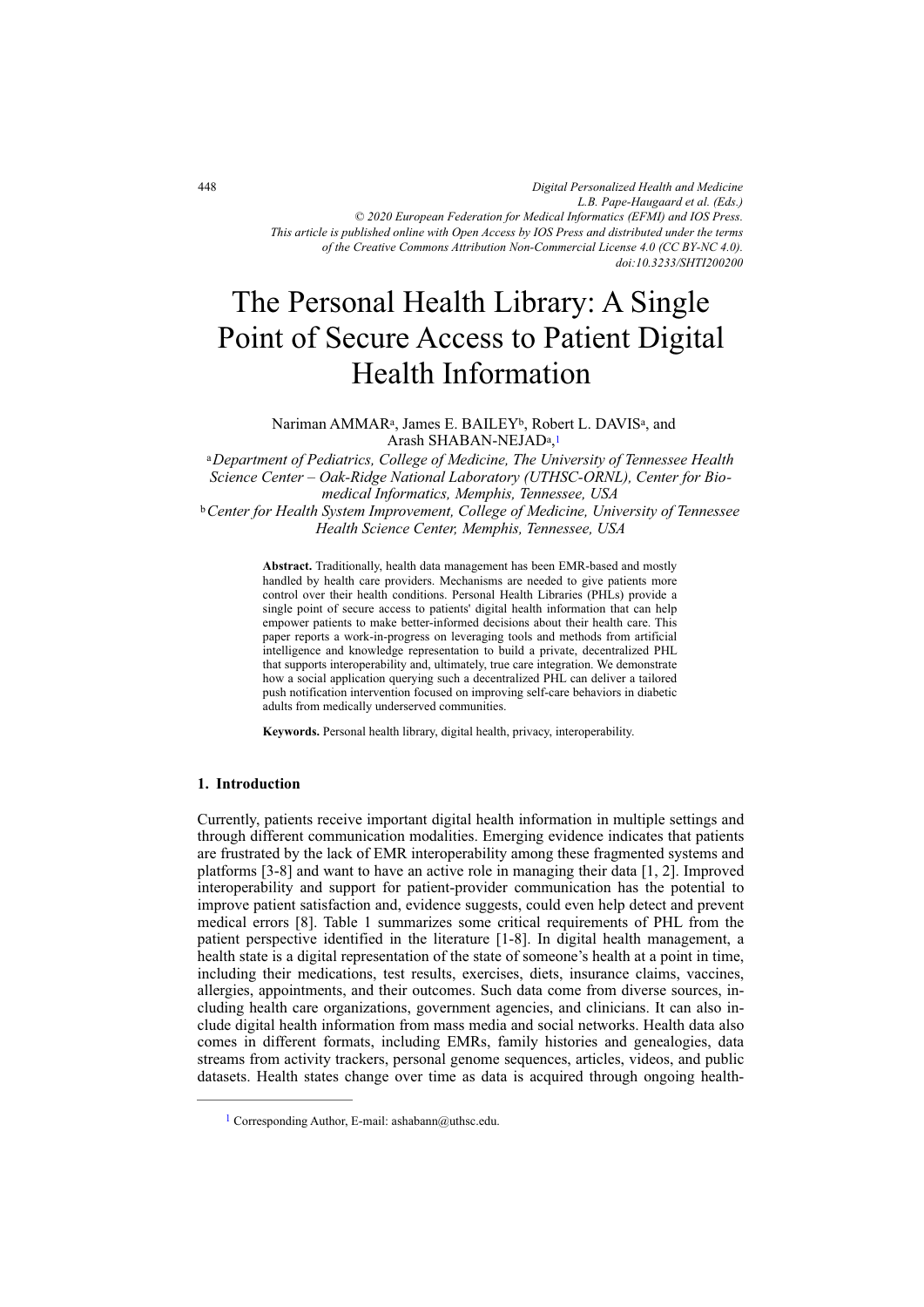related processes and events embedded within those processes. A health-related intervention is a process, which could either be therapeutic or preventive. For instance, an intervention for self-management of chronic diseases (e.g. diabetes) focused on promoting health behavior change to improve clinical outcomes is an example of a preventive intervention. In this paper, we describe a strategic implementation plan for a social application querying a decentralized PHL that can deliver a tailored push notification intervention focused on improving self-care behaviors in diabetic adults from underserved communities.

| Req.                                  | <b>Description</b>                                                                                                                                                                  |  |  |  |
|---------------------------------------|-------------------------------------------------------------------------------------------------------------------------------------------------------------------------------------|--|--|--|
| Construction and Management (PODs)    |                                                                                                                                                                                     |  |  |  |
| R1.1<br>R1.2<br>R1.3                  | A mechanism to construct a PHL by bringing their data together<br>in a trustworthy, usable, and useful library<br>by gathering different types of knowledge into a single resource. |  |  |  |
| R <sub>2</sub>                        | Ability to manage the PHL by adding, editing, or removing resources                                                                                                                 |  |  |  |
| Access Management and Privacy (PODs)  |                                                                                                                                                                                     |  |  |  |
| R3.1<br>R3.2                          | Ability to decide what types of data should be kept,<br>and who has access to that data                                                                                             |  |  |  |
| Knowledge Acquisition and Aggregation |                                                                                                                                                                                     |  |  |  |
| R4.1<br>R4.2                          | Ability to seek health information from constantly changing public sources,<br>enriched with new streams and types of data                                                          |  |  |  |
| R <sub>5</sub>                        | Ability to decide what types of data is important enough to collect, manage, and share                                                                                              |  |  |  |
| R <sub>6</sub>                        | Ability to participate by sharing their data with citizen science and research initiatives                                                                                          |  |  |  |
| Usage (Applications)                  |                                                                                                                                                                                     |  |  |  |
| R7.1<br>R7.2                          | Ability to search through the PHL<br>using intelligent mapping for vocabulary used to describe resources in their profile.                                                          |  |  |  |
| R <sub>8</sub>                        | Ability to annotate their own results from participating in clinical trials<br>to look for patterns                                                                                 |  |  |  |
| R <sub>9</sub>                        | Ability to receive alerts about new information related to topics covered in the PHL                                                                                                |  |  |  |
| R10                                   | Ability to play an active role in staying healthy by monitoring their progress                                                                                                      |  |  |  |
| R12                                   | Ability to find and use information including text summarization, knowledge mapping.                                                                                                |  |  |  |
| R13                                   | Ability to get digital assistance: personalized alerts, literacy aids, translations.                                                                                                |  |  |  |

**Table 1.** Patient requirements (Req.) for a PHL.

## **2. Method**

We provide a solution for constructing and using a Personal Health Library (PHL) inspired by the Social Linked Data (Solid) framework [9]. Solid builds on the future vision of the decentralized Web by providing an infrastructure for separating data from applications that process that data. It provides users with true ownership of their data by storing it among several Personal Online Data stores (PODs) hosted wherever they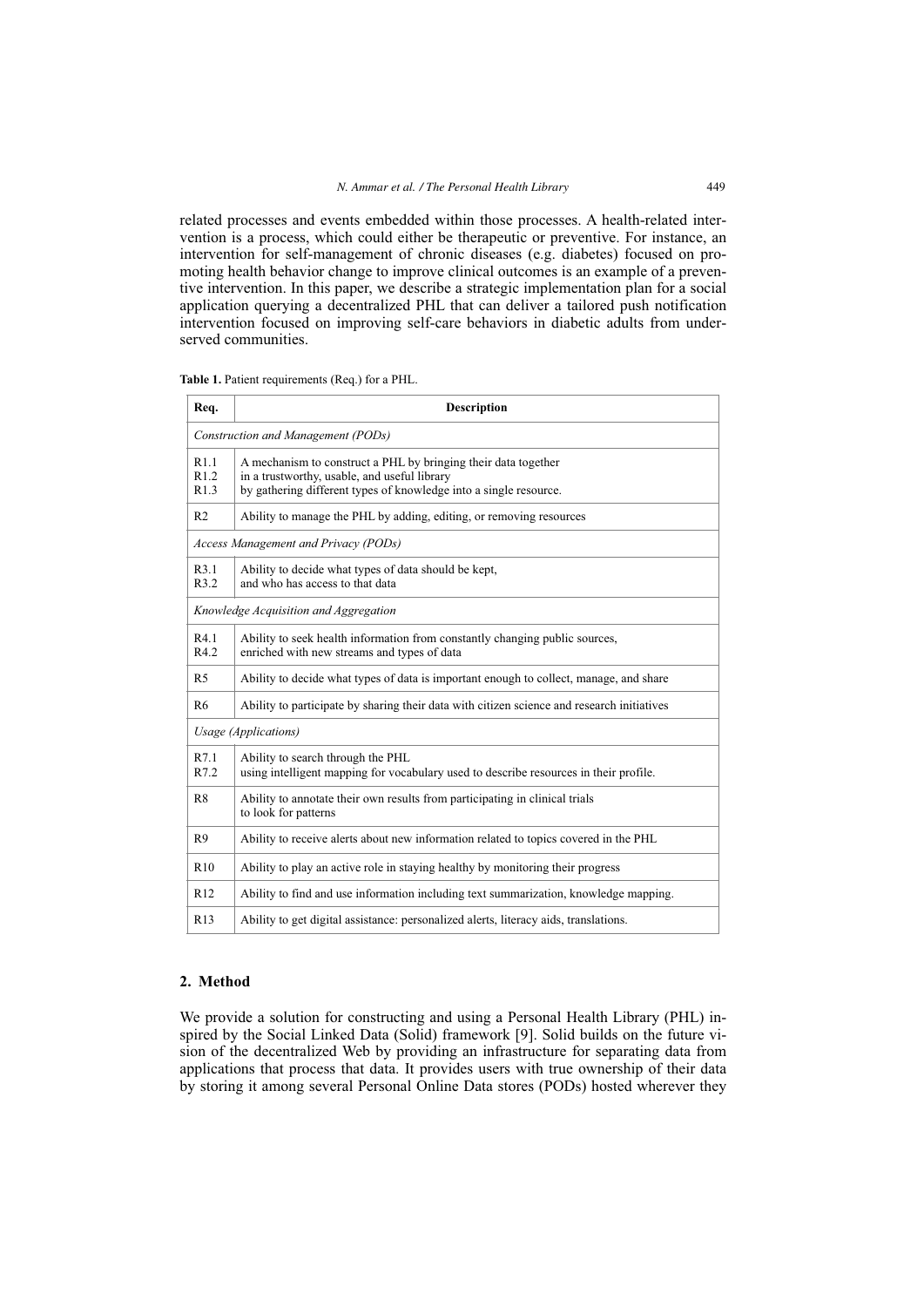desire, and selectively authenticating applications to access and process specific resources within those PODs. The proposed Solid-based PHL manages distributed data storage in several PODs and enables interoperability between applications by reusing standard protocols, formats, and vocabularies, and by providing a common access RESTful API. Table 2 shows the main features supported by the proposed Solid-based framework.

|  | <b>Table 2.</b> Features supported by the proposed Solid-based framework. |  |  |  |
|--|---------------------------------------------------------------------------|--|--|--|
|--|---------------------------------------------------------------------------|--|--|--|

| $F_n$          | <b>Description</b>                                                                                                                                                                                                                                                                                                                                                                                                                                                                      |
|----------------|-----------------------------------------------------------------------------------------------------------------------------------------------------------------------------------------------------------------------------------------------------------------------------------------------------------------------------------------------------------------------------------------------------------------------------------------------------------------------------------------|
| F1             | Agents: Solid defines standard vocabulary to describe the different entities that contribute to a<br>user's profile as Agents of different types (Person, Organization, Device, etc.)                                                                                                                                                                                                                                                                                                   |
| F2             | WebID: Each agent has a unique WebID, which links to a public RDF-based profile document that<br>may link to other extended profiles. Extended profiles represent different user's application profiles.                                                                                                                                                                                                                                                                                |
| F <sub>3</sub> | Web of Trust: Extended profiles can be used to build a Web of trust using the FOAF vocabulary by<br>allowing agents to link their profiles in a public or protected way.                                                                                                                                                                                                                                                                                                                |
| F <sub>4</sub> | Web of Resources: Whether it is a person, an inbox, a document, an image, a notification, or a rela-<br>tionship, everything within a profile is represented as a resource.                                                                                                                                                                                                                                                                                                             |
| F <sub>5</sub> | Hierarchical resource representation: Resources can be organized hierarchically in containers (di-<br>rectories), which allows for fine-grained access control lists (ACL). Solid uses the WAC Ontology.                                                                                                                                                                                                                                                                                |
| F6             | Resource Management: RDF, the model driving the Linked Data Platform (LDP), follows REST<br>principles of identifying resources by URIs. Users manage resources via HTTP operations on their<br>URIs. SPARQL endpoints enable complex multi-pod data retrieval via link-following SPARQL.                                                                                                                                                                                               |
| F7             | Linkability: Resources stored in different PODs are represented following LDP recommendations.<br>LDP enables agents to dereference resource URLs to reach a resource from another. Links within<br>LDP are typed, which enables agents to explicitly state how their linked resources are related.                                                                                                                                                                                     |
| F8             | Live Notifications: are implemented following the W3C LDN protocol and ActivityStream Vocabu-<br>lary and enable users to interact with content on each other's PODs and enable content owners to<br>receive notifications in the appropriate <i>inbox</i> .                                                                                                                                                                                                                            |
| F9             | <i>Portability and Interoperability:</i> The framework has a standard API that makes it easy for develop-<br>ers to write applications that allow users to use the same data in different applications instead of<br>locking it inside different application data repositories                                                                                                                                                                                                          |
| <b>F10</b>     | Security: Authentication: The framework provides decentralized authentication, a global id space,<br>and a global single sign-on through WebIDs. User has to register with an identity provider (their<br>POD provider). The provider stores the users' WebID profile document associated with a crypto-<br>graphic key.                                                                                                                                                                |
| <b>F11</b>     | Privacy: Access Control Lists (ACL). Solid uses the WAC Ontology to define read, write, edit, etc.<br>permissions on resources. Since resources are hierarchical this allows for fine-grained access con-<br>trol. A patient can grant fine-grained access permissions to the different agents, ranging from a<br>single person or a group to everyone. The patient can also have a list of trusted applications and<br>control their access to the different resources in his/her POD. |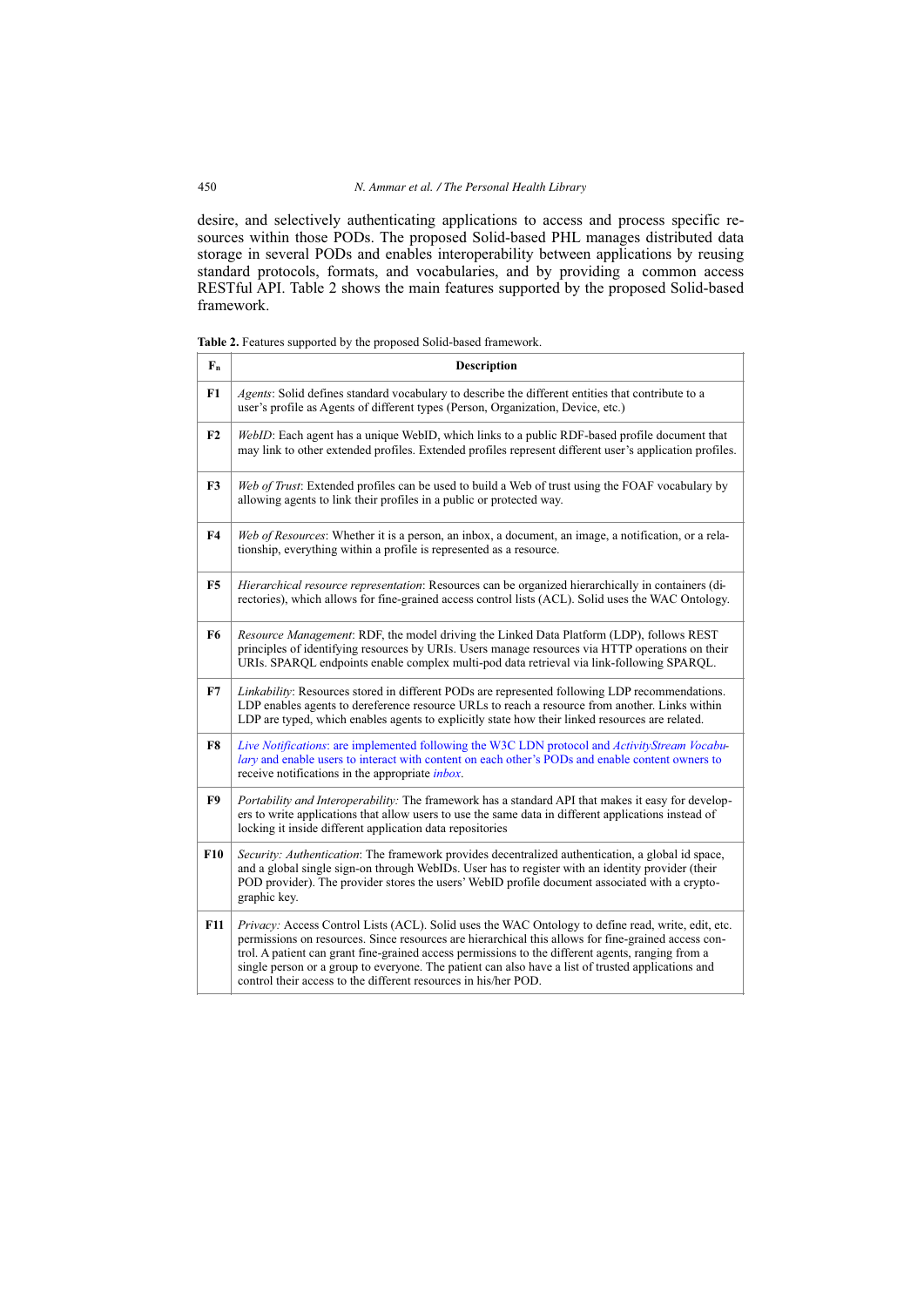## **3. Results**

To showcase the proposed Solid-based PHL in action, we focus on one application scenario, featuring a preventive intervention from the chronic disease self-management domain:

*Bob is an African American adult with diabetes equipped with a smart-phone that collects physiological data (e.g. step counts) in real-time. The social application on his smartphone queries his decentralized PHL to deliver tailored push notifications to support behavior change related to chronic disease self-care. Depending on sensor readings and other information in his PHL, the app provides personalized and tailored recommendations for healthy eating, physical activity, medication taking, and/or visiting healthcare providers. Alice is a cancer patient who is part of Bob's social network and Mary is his primary care physician.*

 We leverage the Solid infrastructure and the relevant linked data principles to assist Bob in constructing and managing his PHL as well as interacting with other collaborators in his health and social networks, through the Solid ecosystem.

First, Bob generates unique WebID to securely login to his profile document (Table 2, F2, F10), sets up his PODs, and keeps a list of vCard URIs of trusted (Table2, F3) agents and applications in his extended profile. He adds Alice and Mary as Person agents and he adds the monitoring app and his smartphone as *device* and *software* agents, respectively (Table2, F1). Bob is interested in *gathering* the latest blog posts about diabetes from a blogging app. He adds the app under the trusted apps section of his profile document. He grants each of the above agents a fine-grained access permis-sion to the corresponding containers under his POD with the proper access mode (Table2, F11). He can set up a chatting *channel* of type LongChat about Diabetes as a resource under the Diabetes folder under his public folder (Table2, F4,F5,F6).

Alice and Mary can *subscribe* to the channel using their WebIDs and have message *notifications* pushed to their inboxes as resources with unique URIs and they can *collaborate* on assessing each other's messages. Bob can also *share* blog posts that he receives from the blogging app to Alice's inbox. Alice gets a notification in her inbox of the blog post (Table2, F8). She has several options to *interact* with the document, including replying to Bob, adding *annotations* to robustify links in the document by linking them to other concepts or sources of knowledge, and save either a copy of that document to her POD or a link to Bob's copy.

Resources generated by each of the three users is stored in their corresponding PODs, but can be linked to each other (Table2, F7). For example, message notifications get pushed by the messaging POD to the inboxes of the users who subscribed to the messaging app as resources with unique URIs. Assuming a message stored in Bob's profile is identified by https://bob.solid/messages/ diabetes/1234, then Alice's comment at https://alice.solid/comments/36756 links back to Bob's message by the *hasTarget* Link Type defined in the Web Annotation Ontology (www.w3.org/ns/oa).

#### **4. Discussion and Future Work**

This paper has shown how a social application querying such a decentralized PHL can securely access, exchange, and use PHLs and deliver personalized and tailored push notifications to support chronic disease self-care. In this paper we employed a Solid